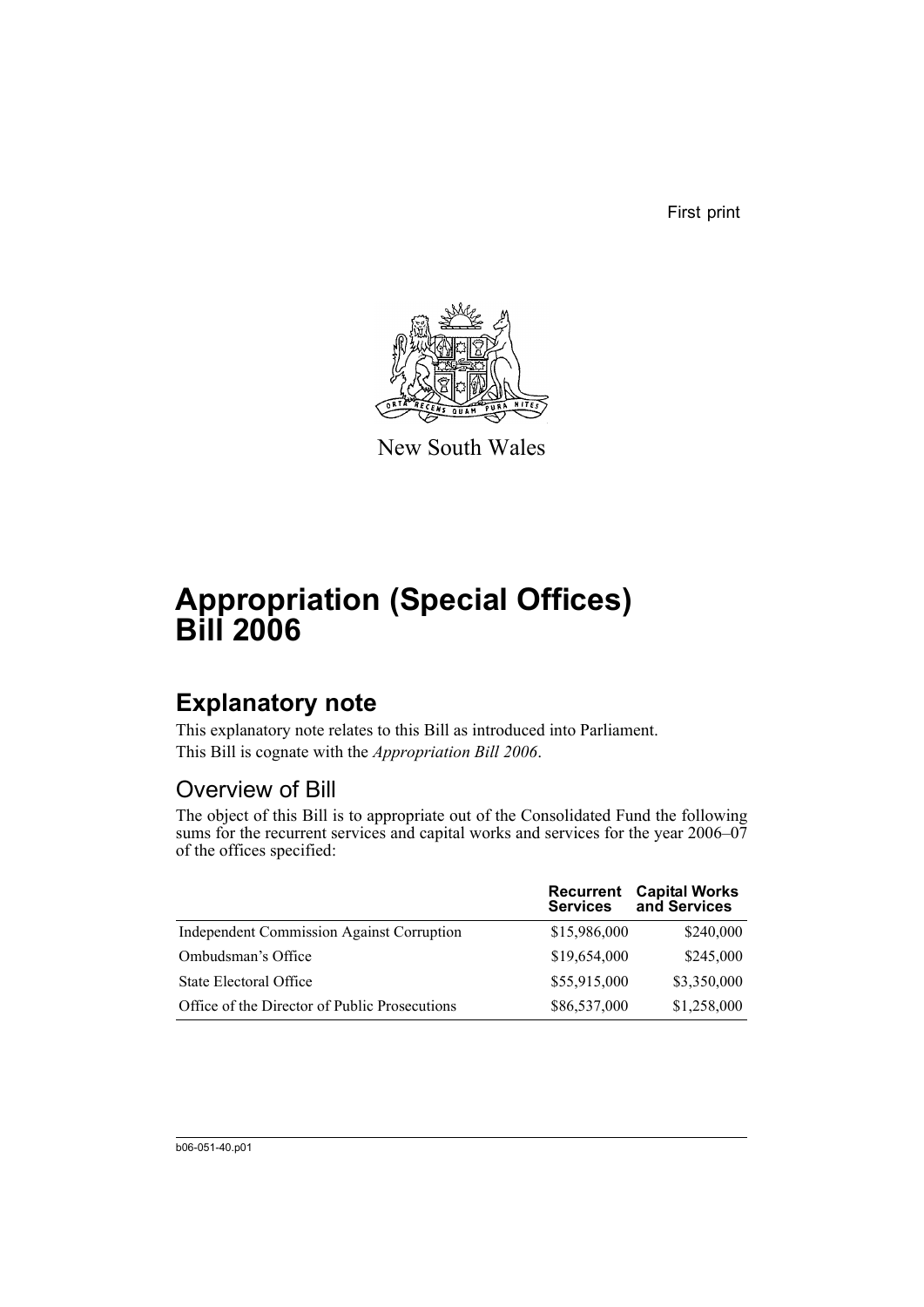Appropriation (Special Offices) Bill 2006

Explanatory note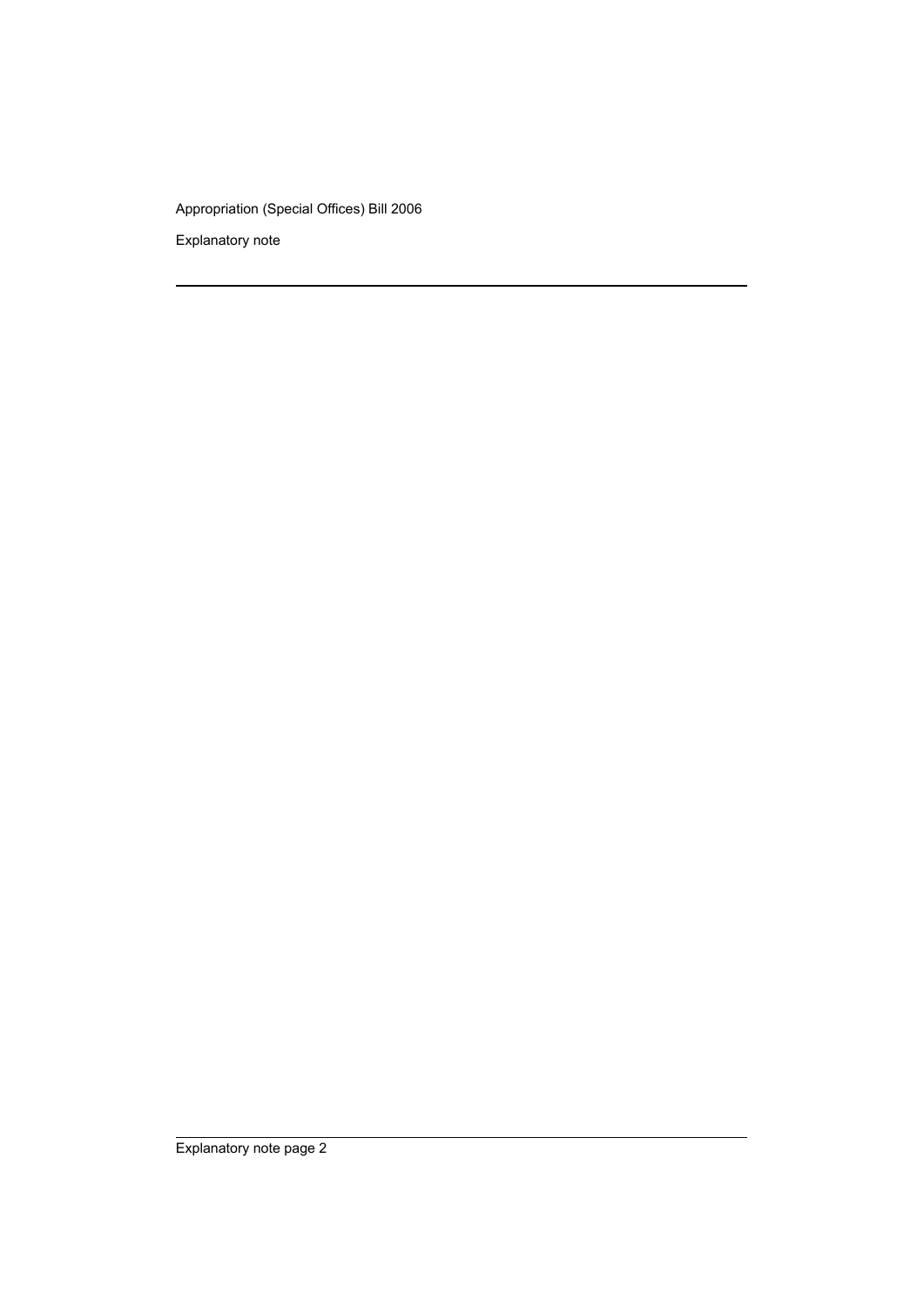First print



New South Wales

# **Appropriation (Special Offices) Bill 2006**

## **Contents**

|        |                                                                                                   | Page |
|--------|---------------------------------------------------------------------------------------------------|------|
|        | Name of Act                                                                                       |      |
| 2      | Commencement                                                                                      | 2    |
| 3      | Interpretation                                                                                    | 2    |
| 4      | Appropriation from Consolidated Fund 2006-07 for<br>recurrent services of certain offices         | 2    |
| 5      | Appropriation from Consolidated Fund 2006-07 for capital<br>works and services of certain offices | 2    |
| 6      | Premier                                                                                           | 3    |
|        | <b>Attorney General</b>                                                                           | 4    |
| 8<br>9 | Variation of authorised payments from Consolidated Fund                                           | 4    |
|        | Appointment of person to carry out the functions of the<br>Treasurer under section 8              | 5    |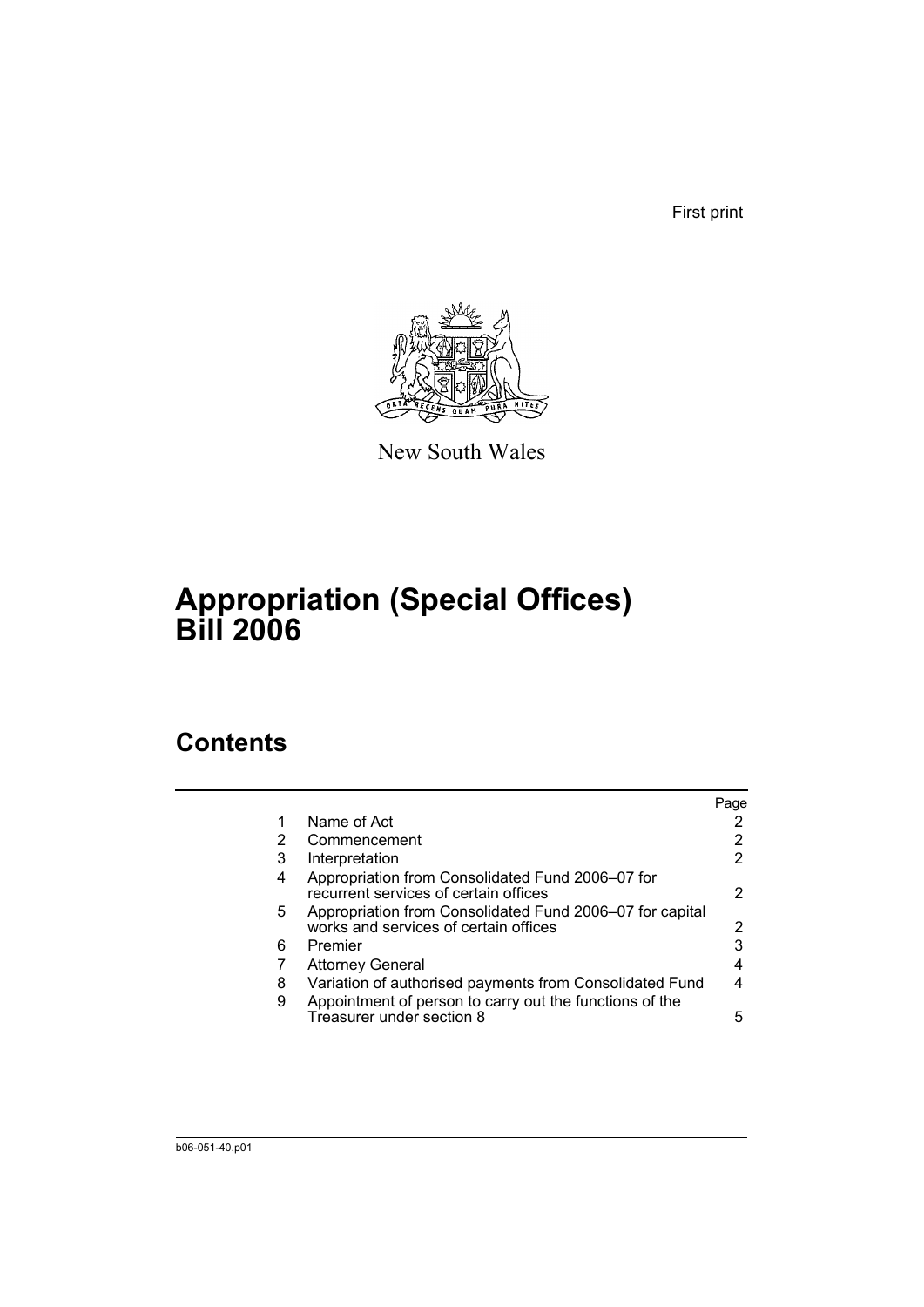Appropriation (Special Offices) Bill 2006

Contents

Page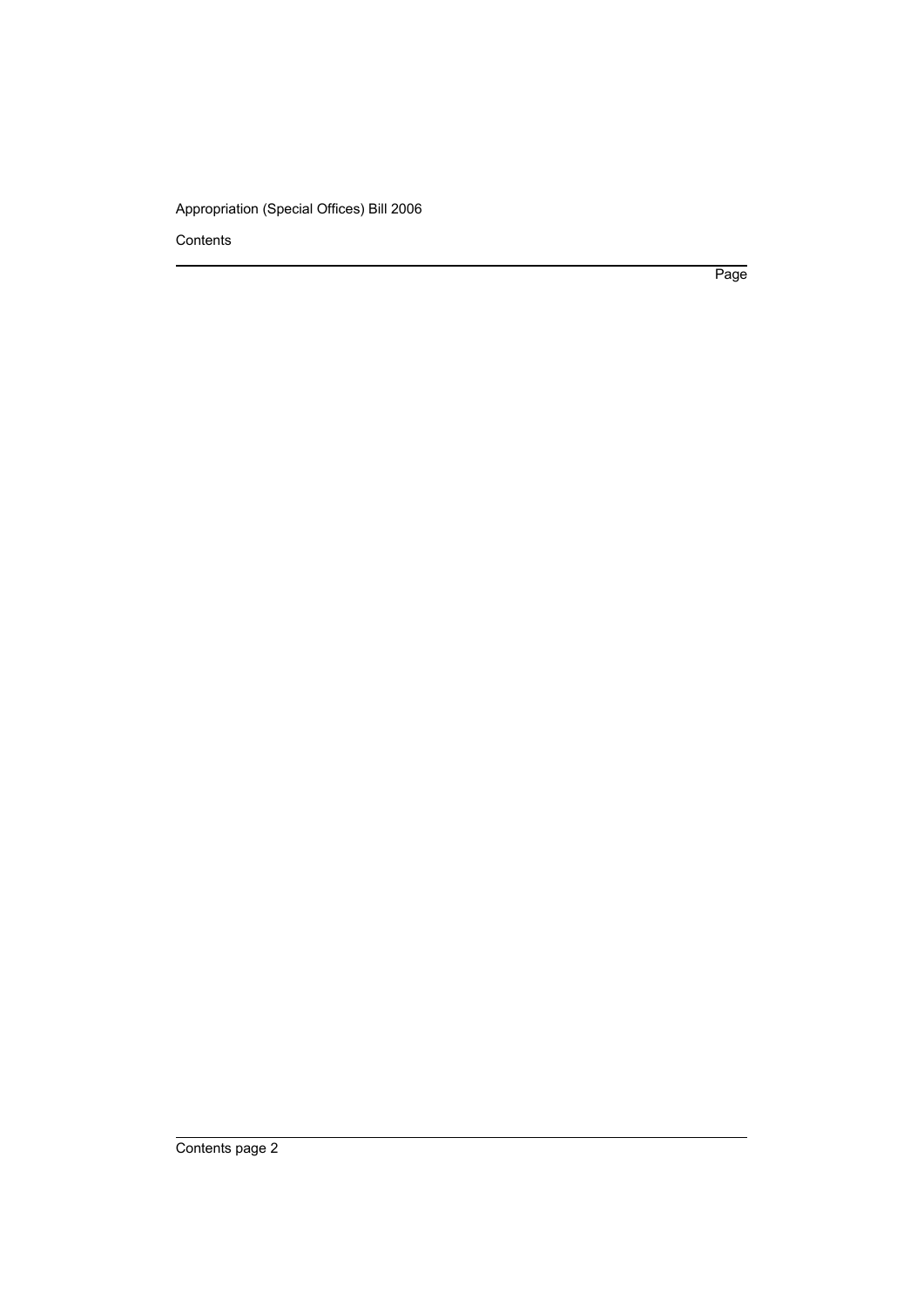

New South Wales

# **Appropriation (Special Offices) Bill 2006**

No , 2006

## **A Bill for**

An Act to appropriate out of the Consolidated Fund sums for the recurrent services and capital works and services of certain offices for the year 2006–07.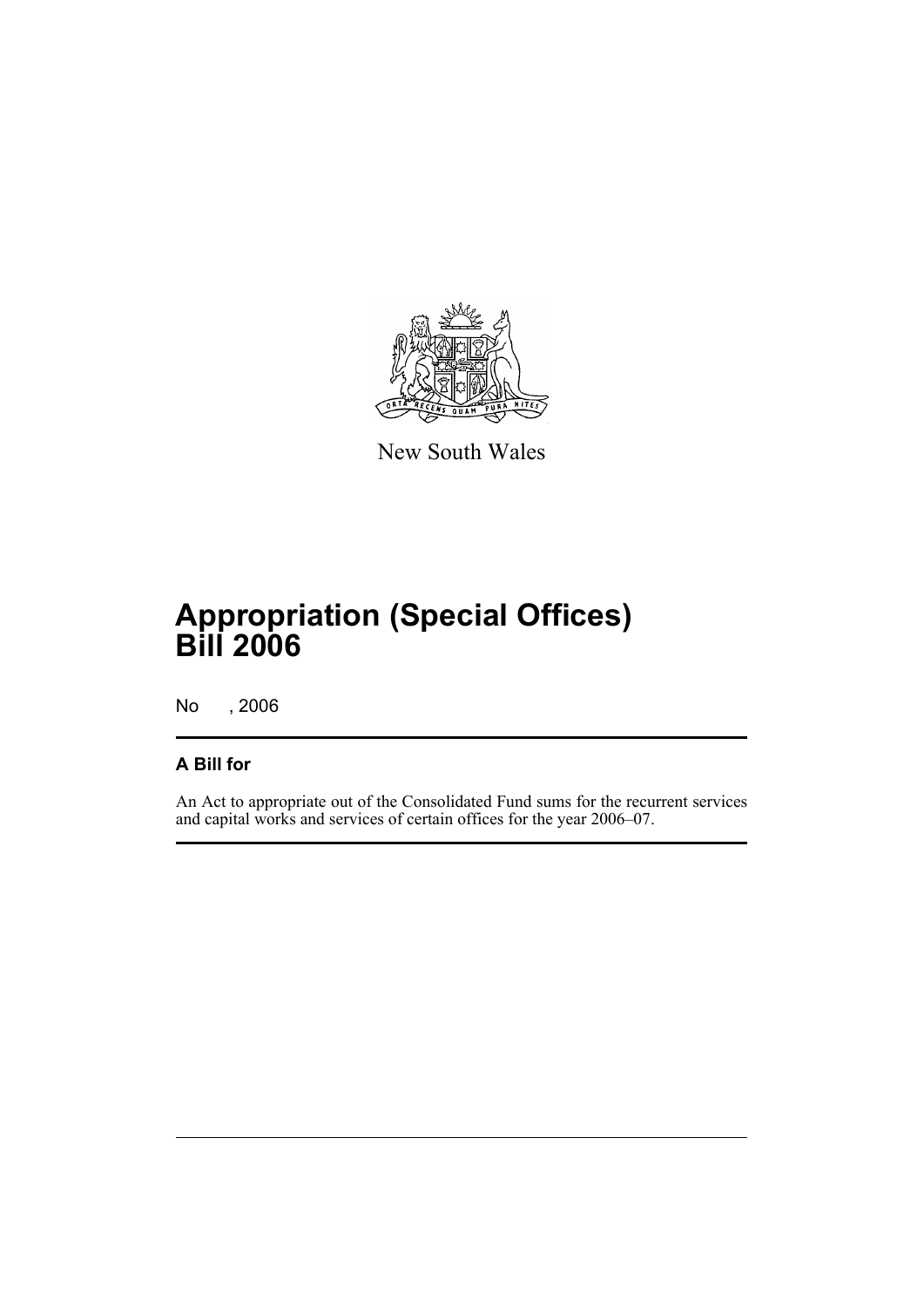<span id="page-5-4"></span><span id="page-5-3"></span><span id="page-5-2"></span><span id="page-5-1"></span><span id="page-5-0"></span>

| The Legislature of New South Wales enacts: |                    |                                                                                                                                                                                                                                                                                                                                                                 | $\mathbf{1}$               |
|--------------------------------------------|--------------------|-----------------------------------------------------------------------------------------------------------------------------------------------------------------------------------------------------------------------------------------------------------------------------------------------------------------------------------------------------------------|----------------------------|
| 1                                          | <b>Name of Act</b> |                                                                                                                                                                                                                                                                                                                                                                 |                            |
|                                            |                    | This Act is the <i>Appropriation (Special Offices) Act 2006</i> .                                                                                                                                                                                                                                                                                               | 3                          |
| $\mathbf{2}$                               |                    | Commencement                                                                                                                                                                                                                                                                                                                                                    | 4                          |
|                                            |                    | This Act commences or is taken to have commenced on 1 July 2006.                                                                                                                                                                                                                                                                                                | 5                          |
| 3                                          |                    | Interpretation                                                                                                                                                                                                                                                                                                                                                  | 6                          |
|                                            | (1)                | In this Act, a reference to the year $2006-07$ is a reference to the year<br>from 1 July 2006 to 30 June 2007.                                                                                                                                                                                                                                                  | 7<br>8                     |
|                                            | (2)                | A reference in the <i>Public Finance and Audit Act 1983</i> to an or the<br>Appropriation Act includes a reference to this Act.                                                                                                                                                                                                                                 | 9<br>10                    |
| 4                                          |                    | Appropriation from Consolidated Fund 2006-07 for recurrent services of<br>certain offices                                                                                                                                                                                                                                                                       | 11<br>12 <sup>°</sup>      |
|                                            | (1)                | Out of the Consolidated Fund there are hereby appropriated the sums<br>identified in sections 6 and 7, as the sums appropriated by this Act for<br>recurrent services, which sums may be issued and applied for or towards<br>the several uses and purposes expressed in those sections for recurrent<br>services for the year 2006–07.                         | 13<br>14<br>15<br>16<br>17 |
|                                            | (2)                | The total sum appropriated out of the Consolidated Fund for recurrent<br>services for the year $2006-07$ , in accordance with the provisions of<br>sections 6 and 7, is the sum of $$178,092,000$ .                                                                                                                                                             | 18<br>19<br>20             |
|                                            | (3)                | Any amounts expended for recurrent services under section 25 of the<br><i>Public Finance and Audit Act 1983</i> or any Supply Act on or after 1 July<br>2006 and before the date of assent to this Act are taken to have been<br>expended out of such of the sums for recurrent services set out in<br>sections 6 and 7, as may be determined by the Treasurer. | 21<br>22<br>23<br>24<br>25 |
| 5                                          |                    | Appropriation from Consolidated Fund 2006-07 for capital works and<br>services of certain offices                                                                                                                                                                                                                                                               | 26<br>27                   |
|                                            | (1)                | Out of the Consolidated Fund there are hereby appropriated the sums<br>identified in sections 6 and 7, as the sums appropriated by this Act for<br>capital works and services, which sums may be issued and applied for<br>or towards the several uses and purposes expressed in those sections for<br>capital works and services for the year $2006-07$ .      | 28<br>29<br>30<br>31<br>32 |
|                                            | (2)                | The total sum appropriated out of the Consolidated Fund for capital<br>works and services for the year 2006–07, in accordance with the<br>provisions of sections 6 and 7, is the sum of \$5,093,000.                                                                                                                                                            | 33<br>34<br>35             |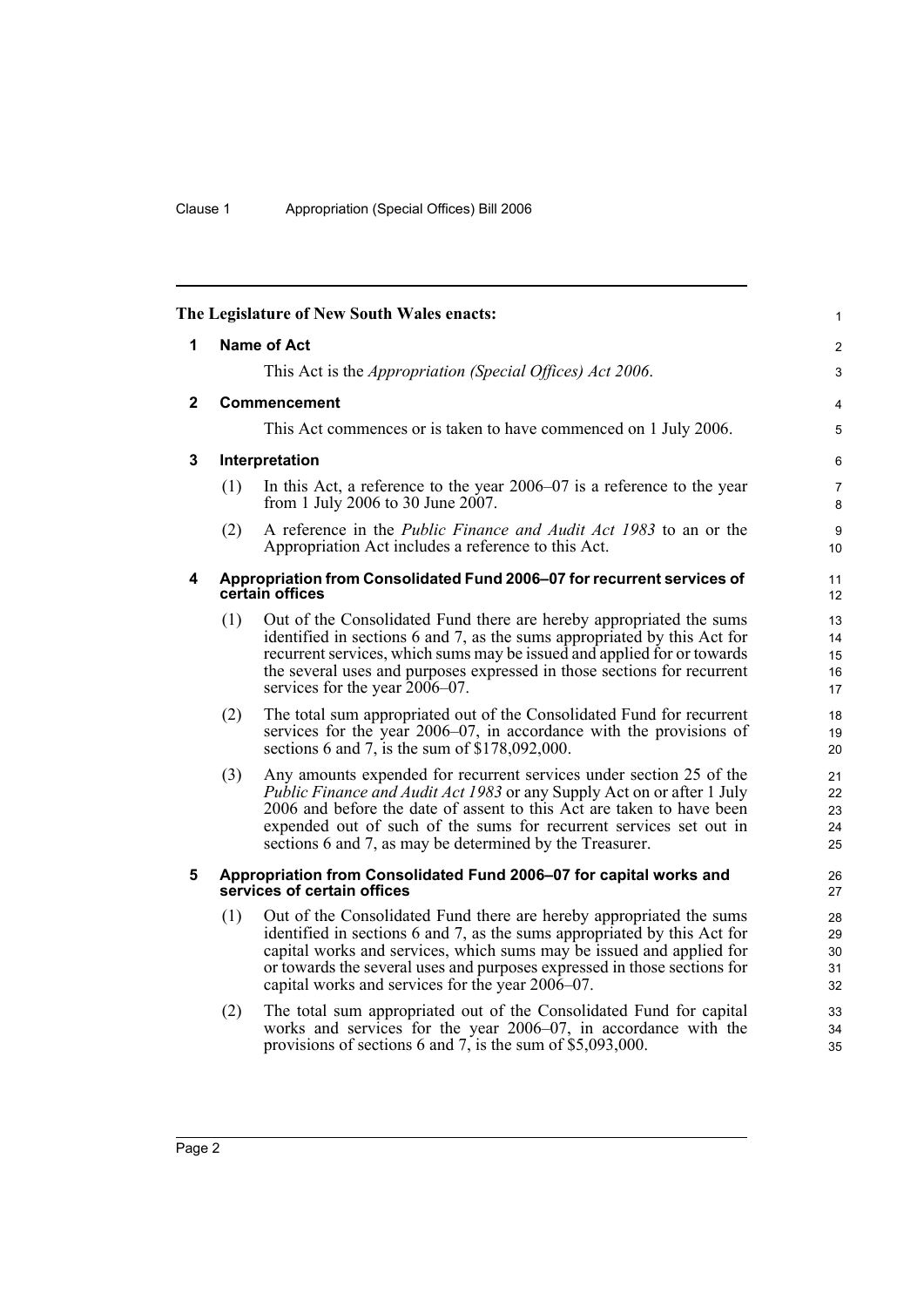- 
- (3) Any amounts expended for capital works and services under section 25 of the *Public Finance and Audit Act 1983* or any Supply Act on or after 1 July 2006 and before the date of assent to this Act are taken to have been expended out of such of the sums for capital works and services set out in sections 6 and 7, as may be determined by the Treasurer.

## <span id="page-6-0"></span>**6 Premier**

(1) RECURRENT SERVICES: The sum of \$91,555,000 is hereby appropriated to the Premier for the recurrent services of the following:

|          |                                           | \$,000 |
|----------|-------------------------------------------|--------|
| 01.      | Independent Commission Against Corruption | 15.986 |
| $02_{-}$ | Ombudsman's Office                        | 19,654 |
| 03.      | State Electoral Office                    | 55,915 |
|          | Total, Recurrent Services                 | 91,555 |

## (2) CAPITAL WORKS AND SERVICES: The sum of \$3,835,000 is hereby appropriated to the Premier for the capital works and services of the following:

|     |                                               | \$,000 |
|-----|-----------------------------------------------|--------|
|     | 01. Independent Commission Against Corruption | 240    |
|     | 02. Ombudsman's Office                        | 245    |
| 03. | State Electoral Office                        | 3,350  |
|     | Total, Capital Works and Services             | 3,835  |

6 7 8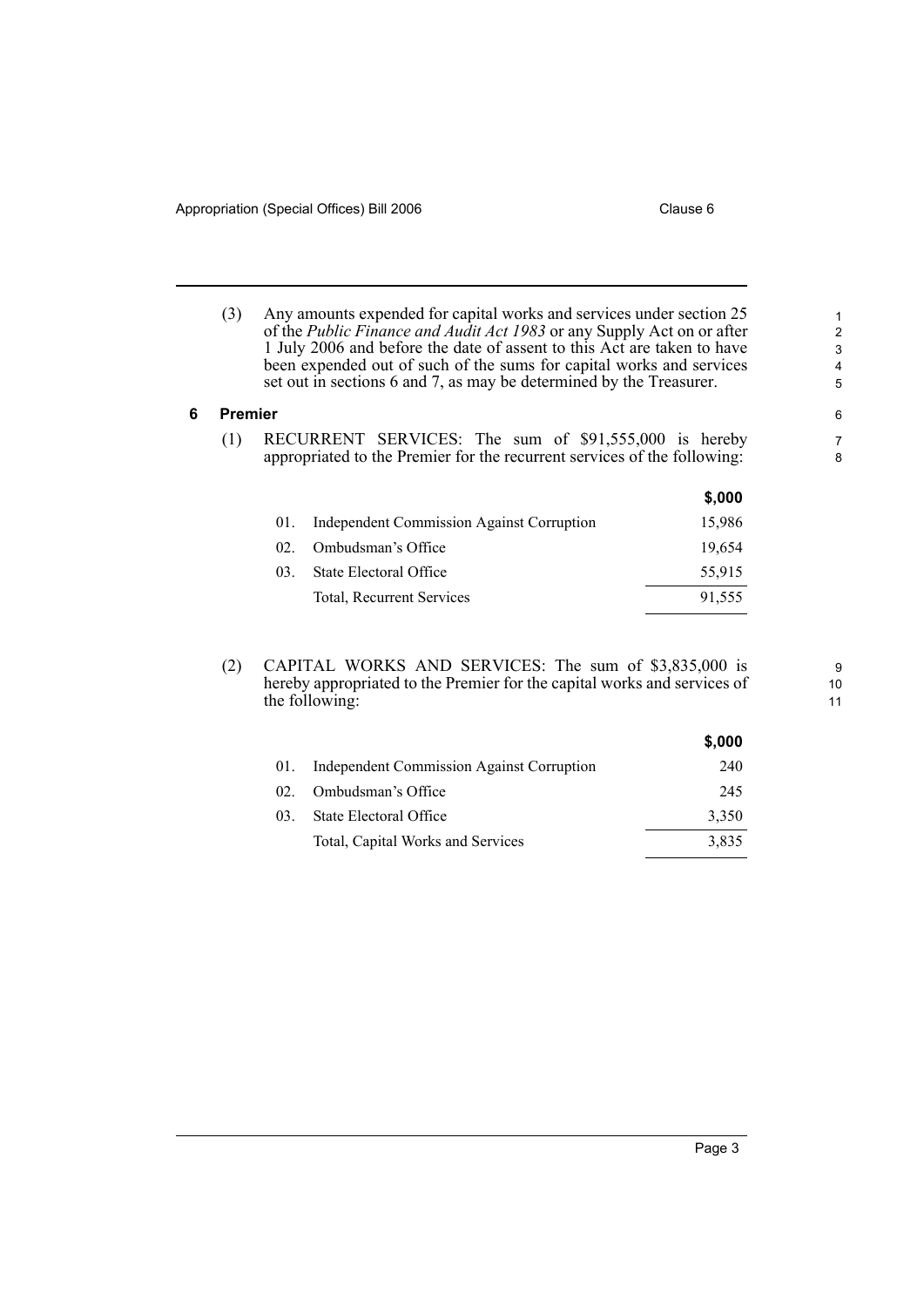## <span id="page-7-0"></span>**7 Attorney General**

(1) RECURRENT SERVICES: The sum of \$86,537,000 is hereby appropriated to the Attorney General for the recurrent services of the following:

|    |                                               | \$,000 |
|----|-----------------------------------------------|--------|
| 01 | Office of the Director of Public Prosecutions | 86.537 |
|    | <b>Total, Recurrent Services</b>              | 86.537 |

(2) CAPITAL WORKS AND SERVICES: The sum of \$1,258,000 is hereby appropriated to the Attorney General for the capital works and services of the following:

|                                               | \$,000 |
|-----------------------------------------------|--------|
| Office of the Director of Public Prosecutions | 1.258  |
| Total, Capital Works and Services             | 1.258  |

## <span id="page-7-1"></span>**8 Variation of authorised payments from Consolidated Fund**

- (1) In this section, *purpose* means a purpose specified in section 6 or 7 in relation to a Minister to which a sum is appropriated for recurrent services or for capital works and services.
- (2) Payment of a sum appropriated under section 6 or 7 for a purpose may not be made in excess of the sum specified for the purpose, except as provided by this section or Division 4 of Part 2 of the *Public Finance and Audit Act 1983*.
- (3) If the exigencies of government so require, the Treasurer may authorise the payment of a sum in excess of the amount specified for a purpose, but only if an equivalent sum is not paid out for another purpose, whether the other purpose is specified in relation to the same or a different Minister, subject to subsection (4).
- (4) A sum appropriated for recurrent services may only be paid out for recurrent services and a sum appropriated for capital works and services may only be paid out for capital works and services.
- (5) This section does not apply to sums appropriated by another Act.

> 5 6 7